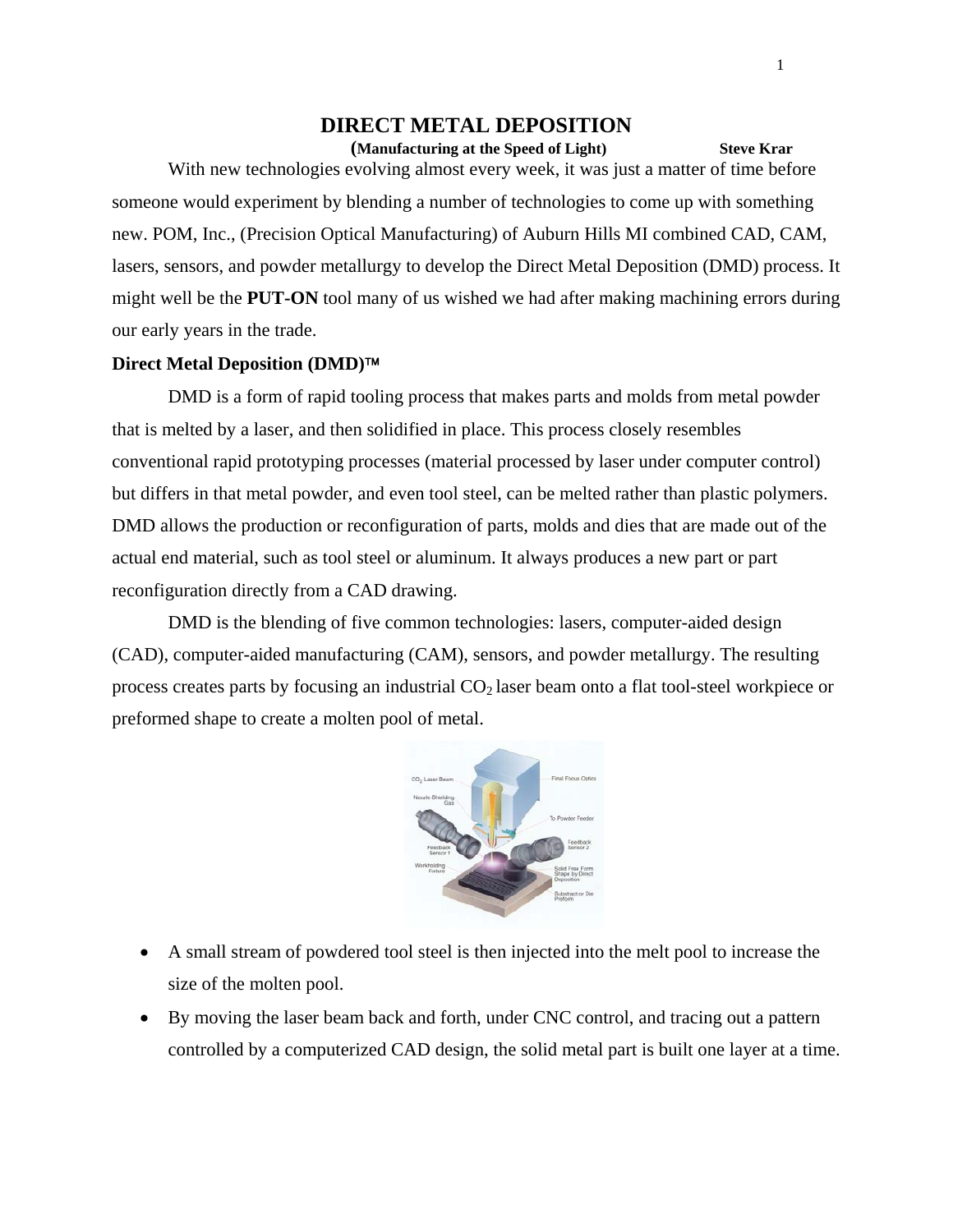- With this process, the molten pool cools and solidifies rapidly producing metal parts of superior quality and strength with no material waste as in conventional machining.
- The parts have consistent, fine microstructures, with superior quality and tool strength.
- More importantly, with DMD, the metallic composition can be altered by injecting different types of metal powders into the melt pool.

## **FROM CAD to STEEL**

A typical job starts on POM's secure FTP Web site (www.pom.net), where customers post CAD files.

- Engineers download and edit the CAD file, adding machining stock or hard-face surface geometry. The updated solid CAD model is then sliced and tool paths, identical to that used for CNC machining, are generated.
- Information is downloaded to the overhead three-axis gantry machine similar to a CNC setup with travel in the **X, Y** and **Z** axes.
- The process uses a variety of metal powders and metal matrix composite materials, including conventional tool steel alloys and special metals.
- Cooling rates are fast, resulting in a very fine-grain microstructure.
- Hard faces are applied within an inert-atmosphere box, filled with pure argon, that surrounds the workpiece and the machine nozzle.

## **The Big Three of Manufacturing**

DMD for the processing of molds, dies and prototype parts provides is thought be the Big Three of Manufacturing:

- **Speed** as in faster product to market. A study performed by the National Center of Manufacturing Science indicates die production time can be reduced by 40% with DMD.
- **Economy** lower tooling costs due to factors including the reduction of labor and capital equipment costs.
- **Quality** the parts produced are generally .001 in. oversized for a quick clean-up.

## **The DMD Process**

A CNC-controlled overhead gantry is used to control a nozzle and focusing optics associated with a  $CO<sub>2</sub>$  laser according to CAM tool path data associated with the CAD model geometry. Metallic powder, usually a tool alloy or pure copper, is moved from on-board powder